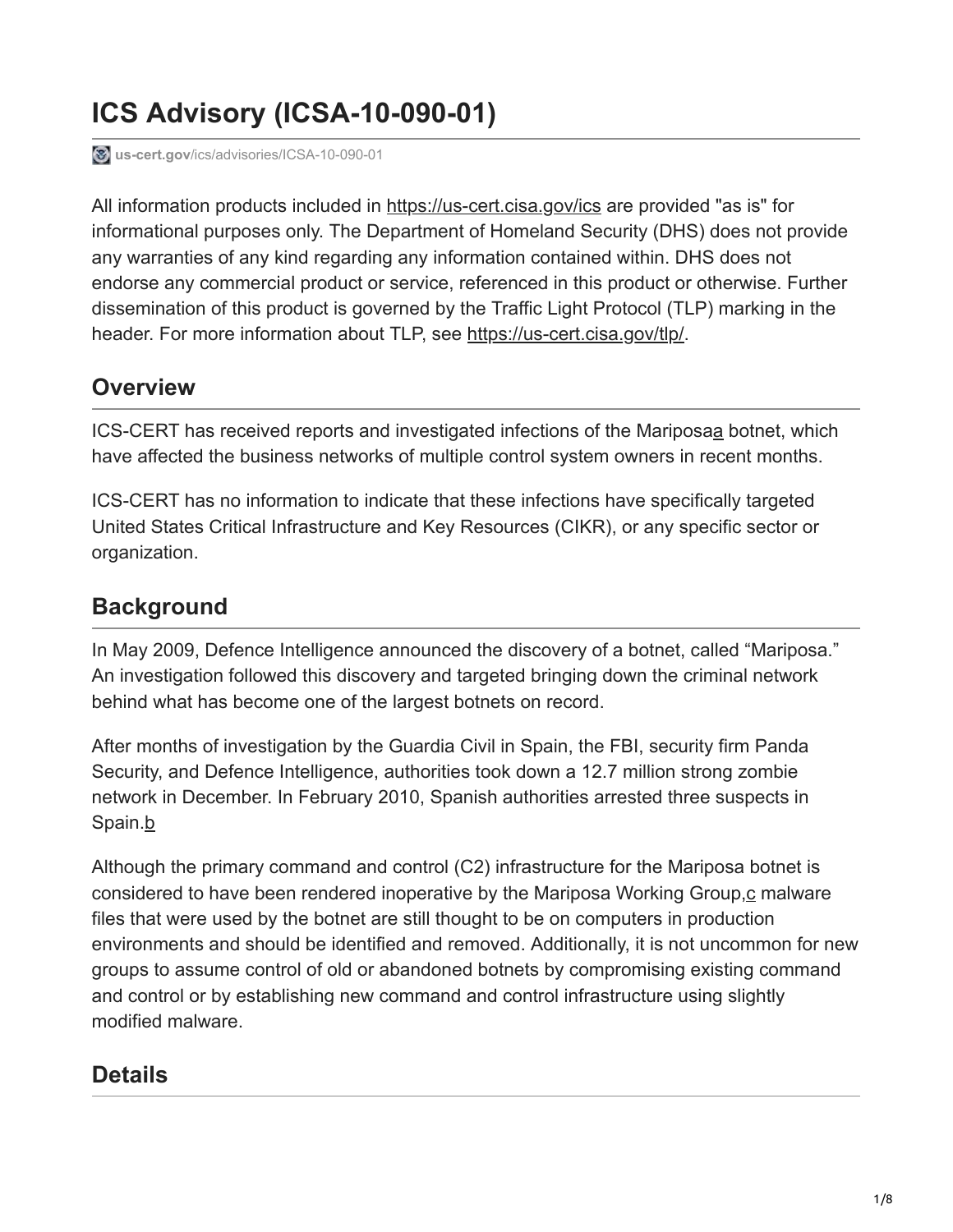In February 2010, a US utility company (USUTIL1) was notified by another US Utility partner company (USUTIL2) that a USUTIL1 employee had visited USUTIL2 with a Mariposainfected laptop. There had been no indication from USUTIL1's computer network defense mechanisms (Anti-Virus, Intrusion Detection Systems, Firewalls etc.) that an infection had occurred and USUTIL2's notification was USUTIL1's first indication that there was an issue.

USUTIL1's investigation found that the initial infection vector may have been a USB drive shared at an industry conference. An instructor shared a USB drive among participants at a training event attended by USUTIL1's employee. It is believed that when the employee returned and connected his laptop to the corporate network, the malware spread to multiple business systems.

To date, none of USUTIL1's control systems are known to be affected by the botnet malware.

USUTIL1's internal investigation found the malware file "Schl.exe" in deleted files on one system. USUTIL1's continued searching and found other systems with this deleted file. These systems were also attempting to make UDP connections with systems outside of their firewall.

ICS-CERT was contacted and at the request of the organization, deployed a fly-away team to assist with identification and analysis of the malware.

# **Analysis**

A dynamic analysis was made on the file schl.exe. The method used for code injection is similar to the method described by Defence Intelligenced however, callbacks appeared to be unique. It should be noted that the following information is solely from ICS-CERT's investigation into the malware variant found at USUTIL1. This information, along with other open source information should be leveraged in any comprehensive detection and mitigation activities.

The following information can be used to develop detection signatures:

# **File: SCHL.EXE**

Size: 140800 MD5: 645C4DD7508B3DC83807FCF9918FE1C7 SHA1: d452e2df58fad206b2213683356033822ff335c9 Type: PE32 executable for MS Windows (GUI) Intel 80386 32-bit

#### **Antivirus Identification**

Microsoft: Trojan:Win32/Meredrop Mcafee: Backdoor-EEC.gen Symantec: Trojan Horse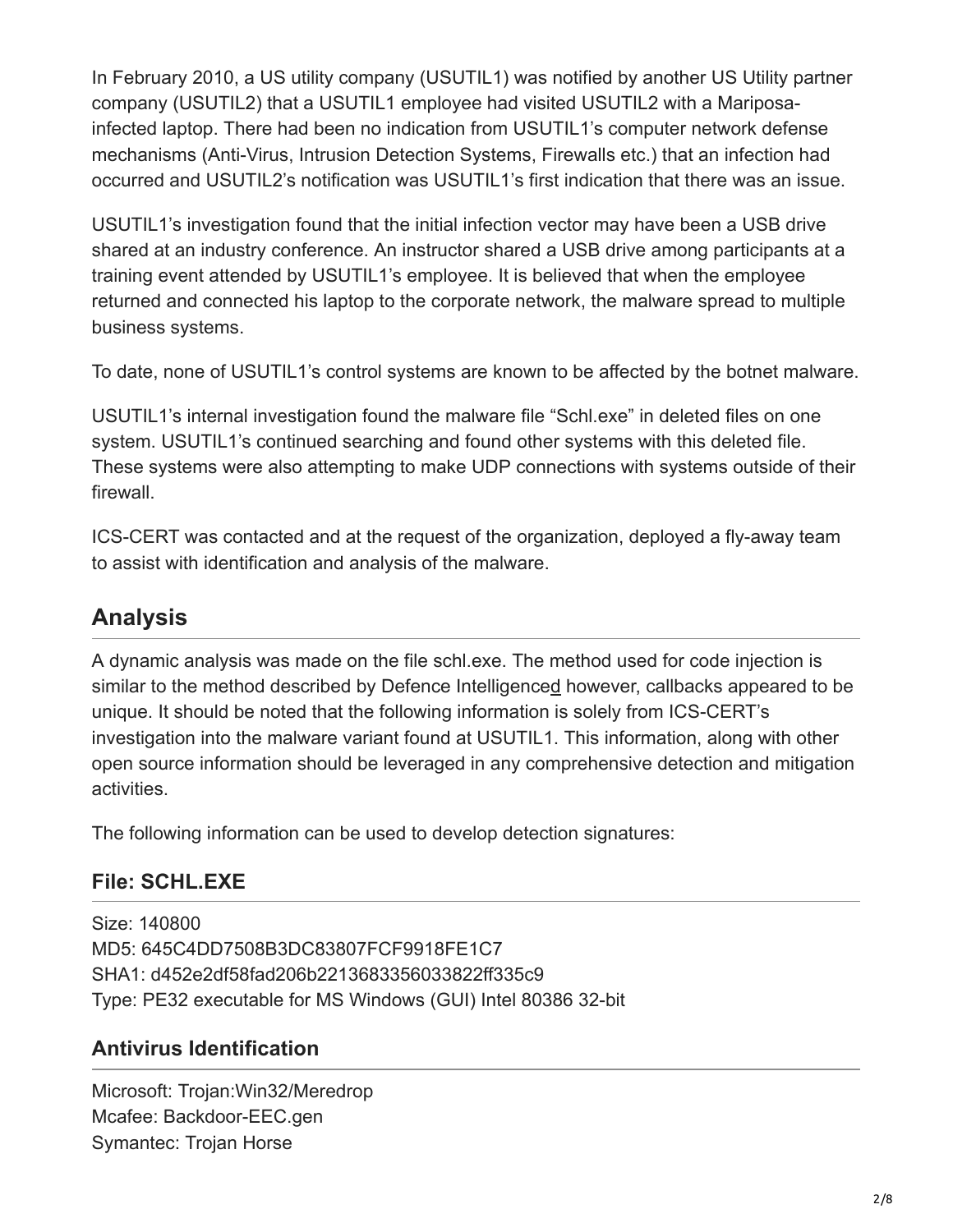#### **DNS Lookups**

hnox[dot]org socksa[dot]com ronpc[dot]net

#### **Callbacks**

| <b>Domain</b> | IP                                     | <b>Protocol/Port</b> |
|---------------|----------------------------------------|----------------------|
| hnox[dot]org  | 92.241.165.162 UDP 21039               |                      |
|               | socksaldotlcom 92.241.164.82 UDP 21039 |                      |
| ronpc[dot]net | 92.241.164.82                          | <b>UDP 21039</b>     |

*Note: All network traffic in/out is UDP*

The initial outbound packet is 49 bytes (7 bytes encrypted payload) to hnox[dot]org or socksa[dot]com, using UDP port 21039, for the purpose of establishing the C2 channel. The C2 server responds from 21039 to the same local port, with a UDP packet of varying length and encrypted payload. C2 command syntax appears to be consistent with the Mariposa botnet.

#### **Malware Files**

schl.exe – dropper jack.exe – dropped file config.inf – dropped file desktop.ini – dropped file (0-byte file located at source of originally executed file)

Botnets, including Mariposa, are highly dynamic. C2 operators frequently update their code to evade detection or implement new features. Other files may also be associated with Mariposa, so the list above is not a complete list of files used by Mariposa. For example, Defence Intelligenceee has also identified blackjackson.exe, which provided Mariposa with distributed denial-of-service (DDoS) capability by using the BlackEnergy DDoS bot.

#### **Windows Registry Modifications**

Key: [HKEY\_LOCAL\_MACHINE\Software\Microsoft\WindowsNT\CurrentVersion\Winlogon] Value: "Taskman" = "<file\_path>\schl.exe"

*Note: Where "file path" = location of schl.exe when executed*

#### **Domain Names Observed as C2 Servers**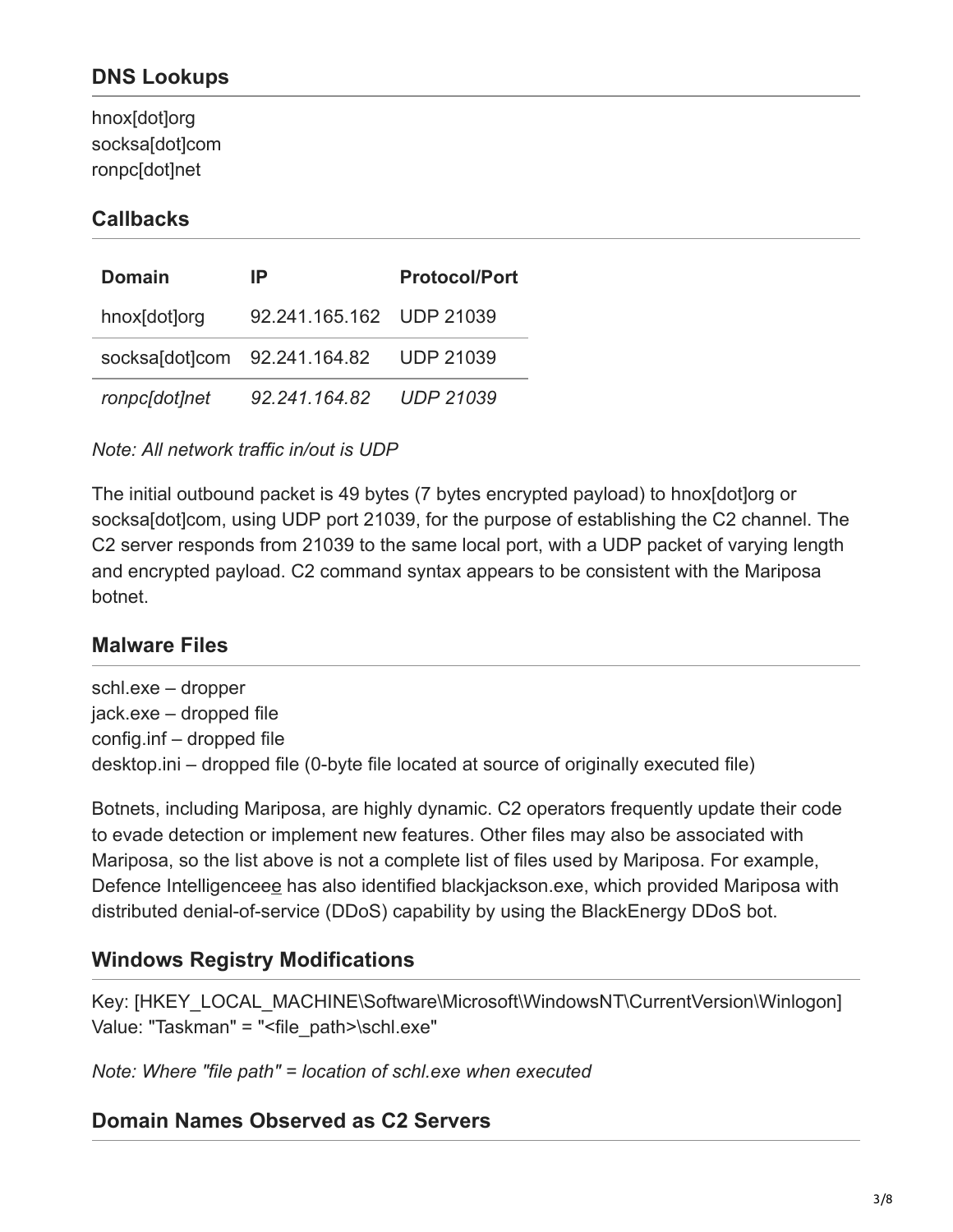The following domain names have been observed as command and control servers:

- bf2back.sinip.es
- bfisback.no-ip.org
- bfisback.sinip.es
- binaryfeed.in
- booster.estr.es
- butterfly.BigMoney.biz
- butterfly.sinip.es
- defintelsucks.com
- defintelsucks.net
- defintelsucks.sinip.es
- extraperlo.biz
- gusanodeseda.mobi
- gusanodeseda.net
- gusanodeseda.sinip.es
- lalundelau.sinip.es
- legion.sinip.es
- legionarios.servecounterstrike.com
- mierda.notengodominio.com
- qwertasdfg.sinip.es
- sexme.in
- shv4.no-ip.biz
- shv4b.getmyip.com
- tamiflux.net
- tamiflux.org
- thejacksonfive.biz
- thejacksonfive.mobi
- thejacksonfive.us
- thesexydude.com
- youare.sexidude.com
- yougotissuez.com

# **ICS-CERT Identified Malware Files**

ICS-CERT identified the following three malware files during analysis:

- schl.exe
- jack.exe
- config.inf

# **Outbound Command & Control Attempts**

ICS-CERT observed attempted UDP C2 connections with the following IP addresses: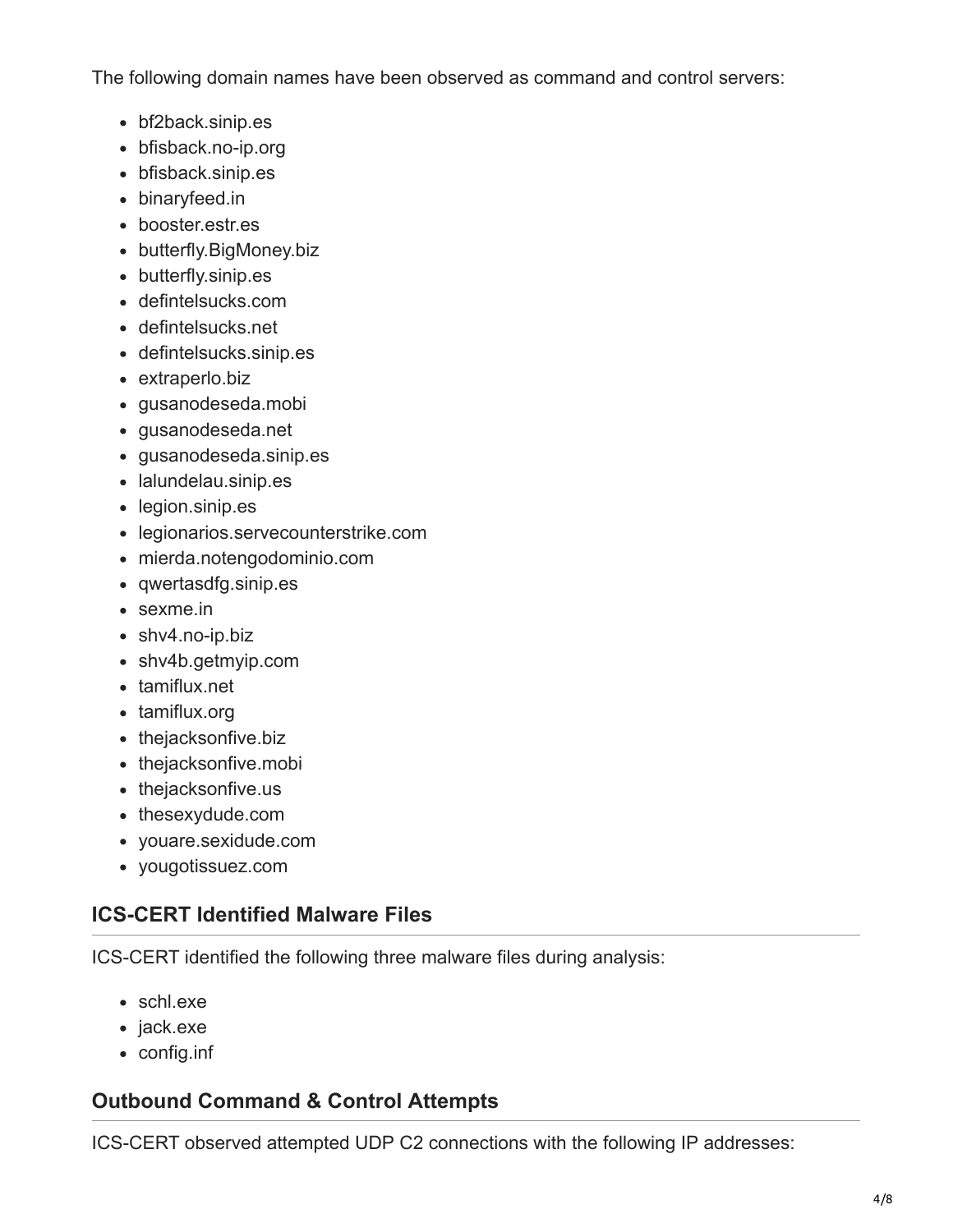- 24.173.86.145
- 67.210.170.32
- 92.241.165.162
- 62.128.52.191
- 74.208.162.142
- $-200.74.244.84$
- 66.197.176.41
- 76.73.56.12
- 204.16.173.30
- $-67.210.170.131$
- 87.106.179.75

#### **Mariposa M alware UDP Ports**

Mariposa malware has been observed using the following UDP ports:

- 3431
- 3435
- 5907
- 3433
- 3437
- 21039
- 3434
- 5906

#### **Affected Operating Systems**

Although botnet malware can affect any operating system, most current botnets including Mariposa target Windows systems.f

#### **Impact**

Although the primary Mariposa C2 is believed to be inactive, the malware is still spreading. The possibility exists that another actor will attempt to "commandeer" the existing C2 or create a new C2 infrastructure. Without C2 direction, the malware won't perform malicious actions; however, the malware still presents a risk and any remaining Mariposa malware should be identified, removed, and systems should be properly re-imaged or restored if reimaging is not feasible.

Impact to individual organizations depends on many factors that are unique to each organization. ICS-CERT recommends that organizations evaluate the impact of this vulnerability based on their environment, architecture, and product implementation.

# **Recommendations**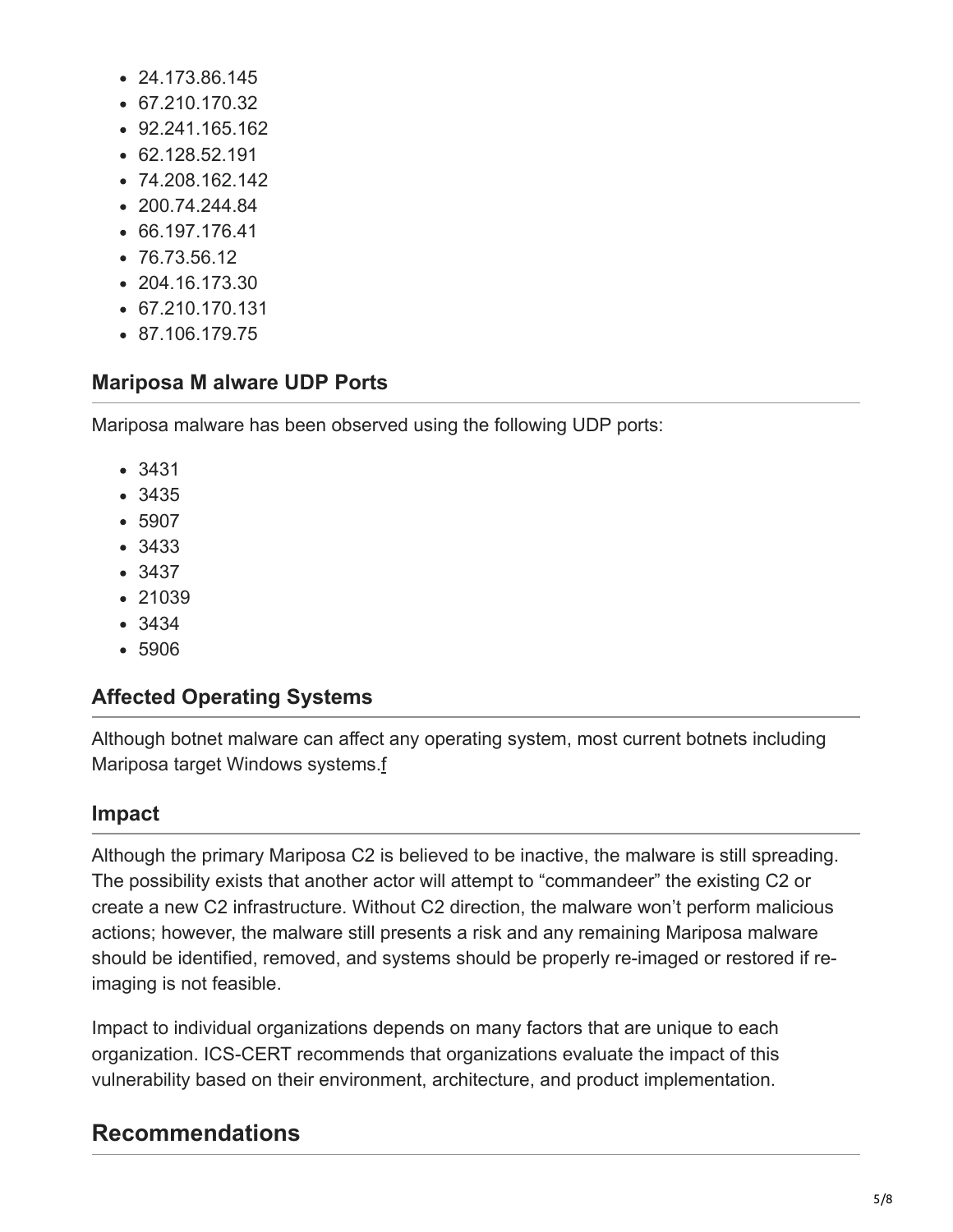Because IP addresses, UDP ports, and domains used by the C2 structure of Mariposa changed continually, it created a difficult challenge for security administrators to mitigate the capabilities of this botnet. The best mitigation strategy is to track down compromised systems using all information available about the malware. Organizations should establish firewall rules to block communication from malware to known command and control sites and monitor their network for this activity to identify compromised machines. Additionally, UDP connections are used for Mariposa communication, so observance of your network activity is the best place to start. If one system is frequently sending outbound UDP packets, regardless of port, mark it as suspicious and investigate the source of the traffic on the system.

It is important to identify all of the infected machines and to disable them simultaneously to prevent re-infection of your assets. Advanced threats such as botnets can be extremely difficult to eradicate. If a compromised system is missed, the threat can re-infect "clean" systems. Clean systems should be isolated while the remainder of the network is cleaned, or the clean systems risk being re-infected. In large networks, this can be a challenging exercise.

As mentioned, IP addresses, ports, and domains used by Mariposa's C2 system have continually changed. These changes created new malware variants (mariposa had over 1,500 variants) resulting in a persistent and dynamic botnet. It is important to use all available information when eradicating and defending against a botnet infection to ensure that all variants are detected and properly removed.

Here are some general guidelines for dealing with Mariposa malware:

- Any infected systems should be immediately isolated from the network.
- Any systems sharing network drives with the infected systems, including file servers hosting said network drives, should also be isolated from the network.Reimage infected hosts prior to returning to normal operation.
- Consider maintaining an infected system for more detailed analysis (i.e., digital media analysis, malware collection).
- Review antivirus software specific removal guidelines for the malware if re-imaging is not possible.
- Users should refrain from or be administratively prohibited from browsing the Internet using Windows accounts with Administrator-level privileges. This reduces the potential damage an infection can inflict upon a system.
- Organizations should warn users about the risks of using USB drives on business systems. For more information, review *ICS-CERT CSAR -10-090-01- USBs Used as Attack Vectorg and US-CERT Cyber Security Tip ST08-001, "Using Caution with USB Drives*."g
- Keep systems up to date with the latest patches and antivirus signatures.
- Establish an internet proxy service and monitor it for suspicious activity.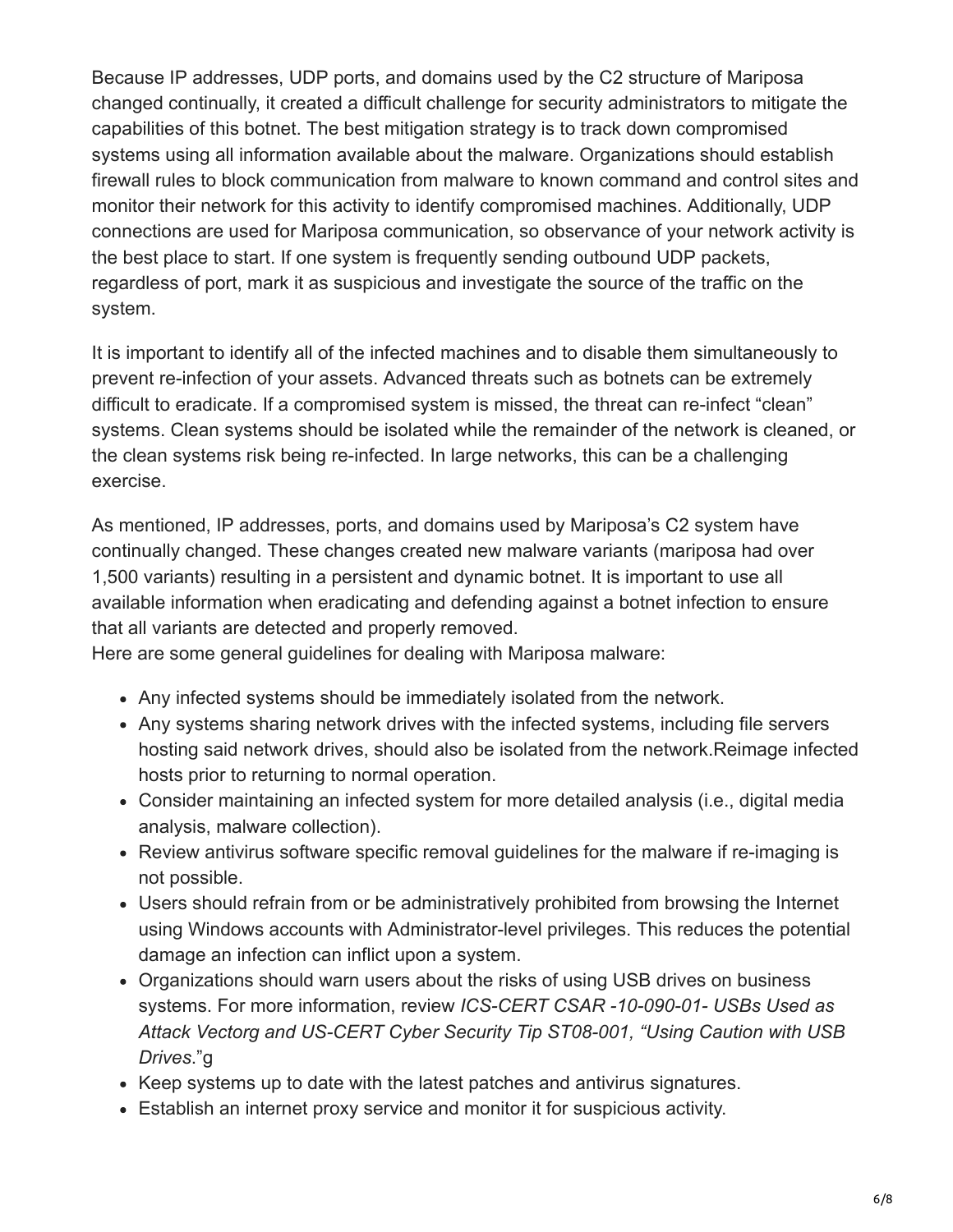- Monitor IDS/IPS solutions for connections to the malicious domains and IP addresses listed in ICS-CERT advisories and US-CERT CIINs.
- Do NOT trust unsolicited e-mail.
- Do NOT click links and attachments in unsolicited e-mail messages.
- Employ the use of a spam filter.
- To educate users about social engineering and phishing attacks, review *US-CERT [Cyber Security Tip ST04-014, "Avoiding Social Engineering and Phishing Attacks](https://www.us-cert.gov/cas/tips/ST04-014.html)*."
- To learn more about botnets, review *US-CERT Cyber Security Tip ST06-001, ["Understanding Hidden Threats: Rootkits and Botnets](https://www.us-cert.gov/cas/tips/ST06-001.html)*."
- aDefence Intelligence, http://defintel.com/docs/MariposaAnalysis.pdf, website last accessed March 15, 2010.
- bJohn Leyden, http://www.theregister.co.uk/2010/03/04/mariposapolicehuntmorebotherders/, website last accessed March 15, 2010.
- cPandaLabs, http://pandalabs.pandasecurity.com/mariposa-botnet/, website last accessed March 15, 2010.
- dDefence Intelligence, http://defintel.com/docs/MariposaAnalysis.pdf, website last accessed March 15, 2010.
- eDefence Intelligence, http://defintel.com/docs/MariposaAnalysis.pdf, website last accessed March 15, 2010.
- fZeng, Hu, & Shin, "Detection of Botnets Using Combined Host- and Network-Level Information," 16th ACM Conference on Computer and Communications Security, November 2009:2.
- gUS-CERT Cyber Security Tip, http://www.us-cert.gov/cas/tips/ST08-001html, website last accessed March 15, 2010.

# **Contact Information**

For any questions related to this report, please contact the CISA at:

Email: [CISAservicedesk@cisa.dhs.gov](http://10.10.0.46/mailto:cisaservicedesk@cisa.dhs.gov) Toll Free: 1-888-282-0870 For industrial control systems cybersecurity information: [https://us-cert.cisa.gov/ics](https://www.us-cert.gov/ics) or incident reporting: [https://us-cert.cisa.gov/report](https://www.us-cert.gov/report)

CISA continuously strives to improve its products and services. You can help by choosing one of the links below to provide feedback about this product.

This product is provided subject to this [Notification](https://www.us-cert.gov/privacy/notification) and this [Privacy & Use](https://www.dhs.gov/privacy-policy) policy.

#### **Please share your thoughts.**